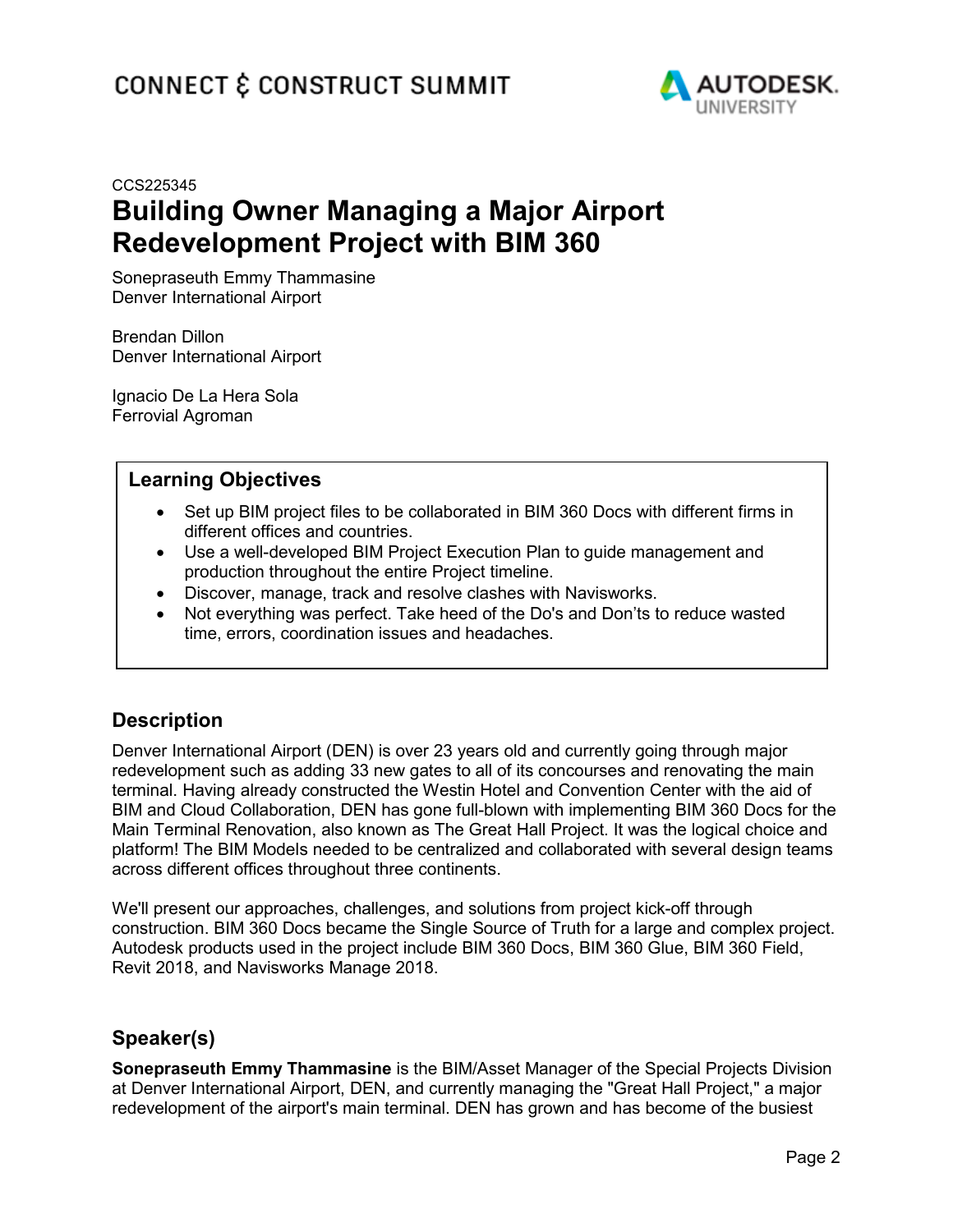

airports in the world, and in the BIM and Asset Management world, DEN has set the bar high for Airports by being a leader in BIM Technology and Innovation. Emmy has contributed to DEN's BIM adoption and implementation in ways of research & development, establishing standard operating protocols and discovering solutions to enhance existing workflows & procedures and turning latest ideas and visions into realty. If he wasn't busy with managing projects, it'd be hard getting him to step away from Dynamo.

**Brendan Dillon** is the Manager of the Digital Facilities & Infrastructure Program for Denver International Airport. DEN is the sixth busiest airport in the United States and has developed a comprehensive BIM and Asset Management plan unsurpassed by any airport in the country. DEN's DFI program manages over 120 projects at a time with a net value in excess of \$2 billion. Prior to joining DEN, he had managed over \$1B in BIM projects, including as the BIM standards coordinator for the design team on Denver International Airport's South Terminal Redevelopment Project. Brendan is also the founder of the annual Airport Information Integration and Innovation (AI3) forum and is the founder of Red5ive Consulting, specializing in BIM deployment and integration for airports. Along with managing DEN's Digital Facilities & Infrastructure program, Brendan still enjoys getting into the weeds with Revit, writing scripts in Dynamo and generally getting his hands dirty.

**Ignacio De La Hera Sola** is a senior architect experienced in overall project lifecycle management, including design, construction, coordination, and execution. Ignacio is currently a BIM Manager at Ferrovial Agroman US corp. and working on the remodeling and commercial operation of the Jeppesen terminal at Denver International Airport, handling the BIM process from the conceptual stage through design, preconstruction, execution and maintenance. Between 2015 and 2017, Ignacio worked in the BIM Department in TYPSA, a multidisciplinary team focused on providing support to the design and management teams in implementing BIM processes on projects, gathering state-of-the-art information, developing procedures and helping to consolidate and increase company's BIM related "know-how" and, therefore, its overall capacities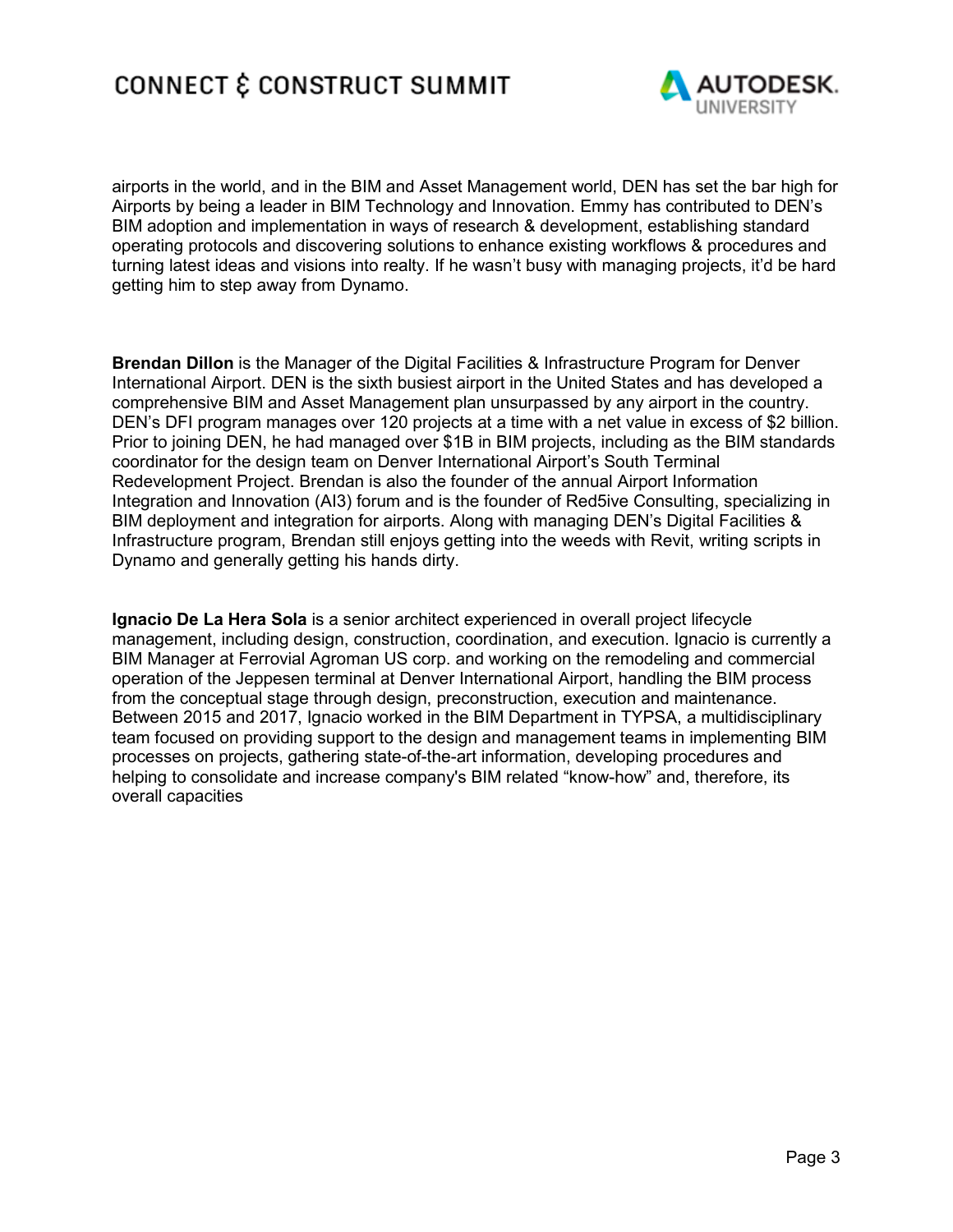

# **The Great Hall Project**

Denver International Airport (DEN) has embarked on a renovation of the Great Hall, which is the area under the tents of the airport's Jeppesen Terminal. The Terminal encompasses 1.5 million square feet. Overall, the Great Hall Project (GHP) will enhance security, provide a more flexible and open airline check-in space and add new dining and shopping options. It will also increase the capacity of the Terminal, update the aging facility and improve the overall passenger experience at DEN.

GHP is a P3 (Private-Public Partnership) project that is led by Great Hall Builders (GHB), a partnership between Ferrovial Agroman West and Saunders Construction. GHB is responsible for the design and construction of the Great Hall Renovation.

# **Initial Project Plan**

**BIM Project Kick-off Meeting(s)**

**Acknowledgement and Implementation of DEN's BIM Design Standards Manual (BIM DSM)**

The use and implementation of DEN BIM DSM was required by all consultants under contract to DEN, to tenants and all other Consultants under contract to any other entity of the Great Hall Project (GHP). The BIM DSM is a legally binding document and it crucial that consultants involved with the GHP reviewed it carefully and fully understood the BIM requirements and expectations.

### **Complete DEN's BPXP (BIM Project Execution Plan), review, and approval**

Prior to starting work in BIM, GHB was required to complete a BPXP using DEN's BPXP template. DEN'S BPXP is based off the BIM DSM and is an extension of the BIM DSM.

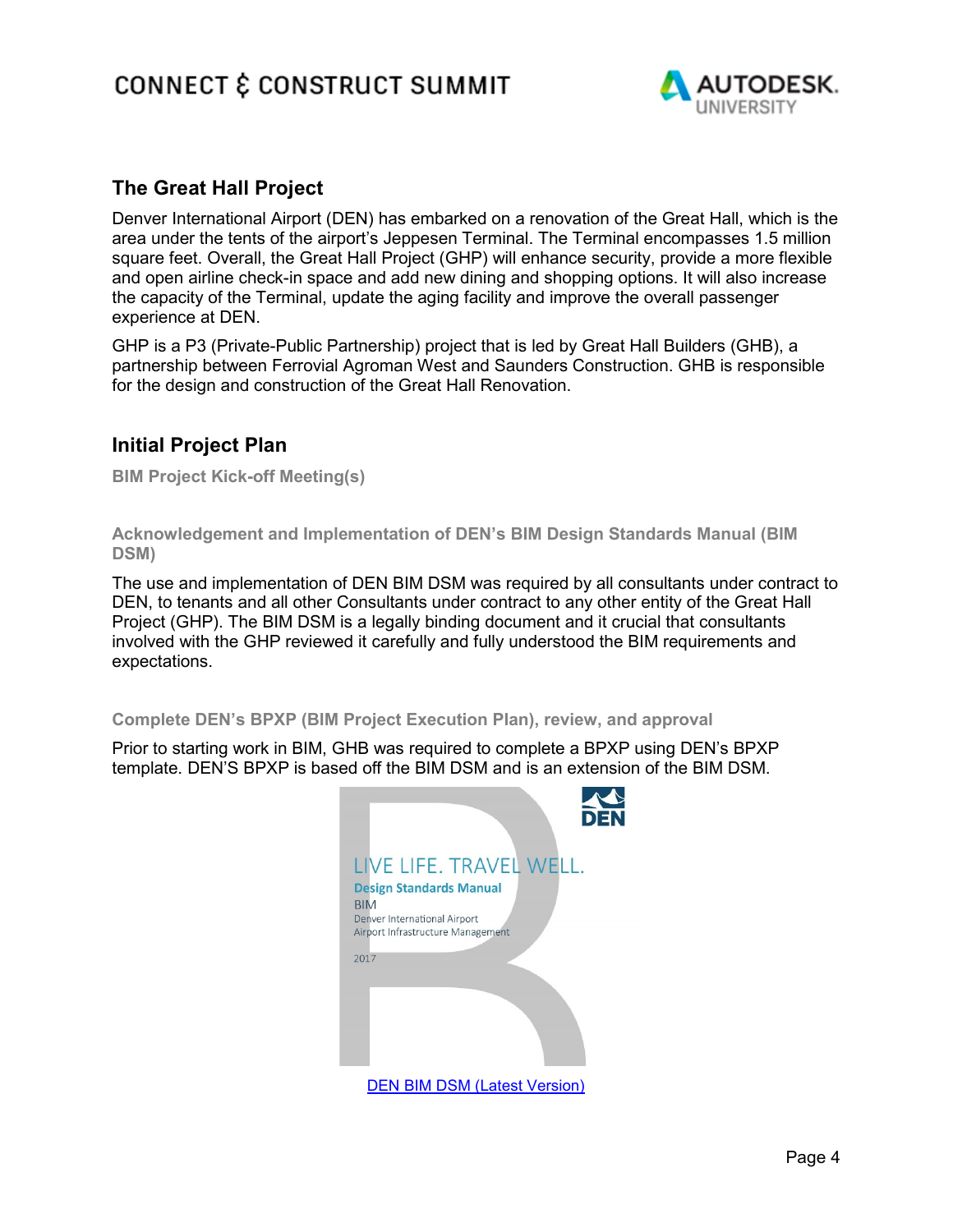

## **Features & Challenges of B360 Team**

**Features**

**Centrally Located Models and Files**

With over 400 users spread out through three continents, sharing files needed to be done efficiently. For tight coordination, all files and documents, in addition to Revit models, were shared in the B360 Team environment. It is the sing source of truth for the GHP. B360 Team was a perfect and logical platform of choice.

#### **Folder Access and Rights**

There is a certain level of access right but very limited, Basically 3 types of users, Project Admin, Editor and viewer. not being possible to filter too much what user can do.

# PROJECT ACCESS LEVELS

|                                                                                        | Viewer | Editor | Project Admin |
|----------------------------------------------------------------------------------------|--------|--------|---------------|
| <b>View</b><br>Files(online), folders, comments(view and post) and people              |        |        |               |
| <b>Discussions &amp; Calendar</b><br>Access to conversations and events                |        |        |               |
| Edit, Upload, Download<br>Copy, move, rename and delete files/folder                   |        |        |               |
| <b>Manage Sharing</b><br>Enable and set public sharing, invite others to project       |        |        |               |
| <b>Project Admin</b><br>Project settings, approve people in project, set access levels |        |        |               |

Folder Permissions and Settings

## **Versioning and Comparisons**

The system works with versions, the versions are published from Revit, having the capability of publish and share "views", 3d views and sheets, the versions can be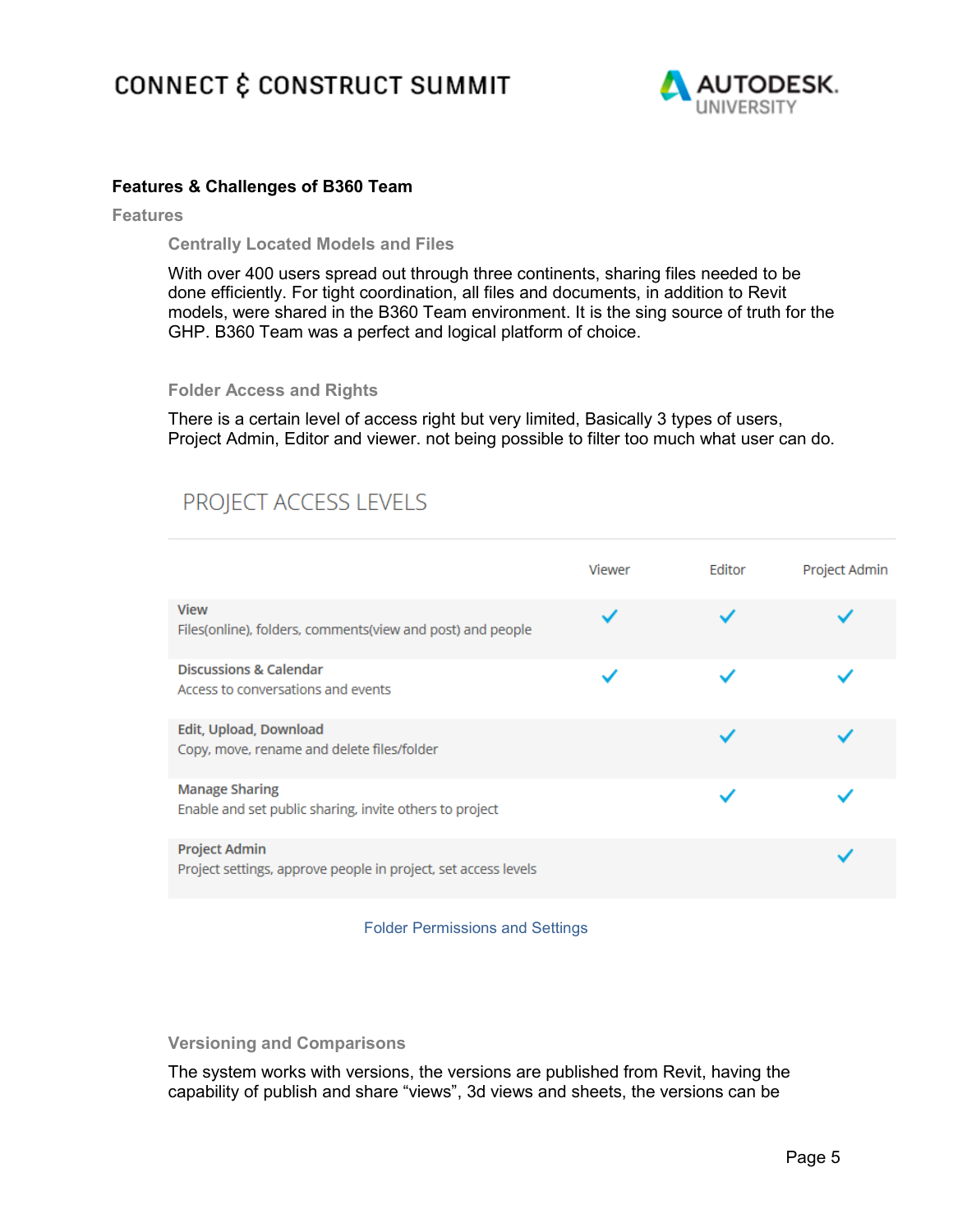

compared. This allows to monitor the evolution of the design without being a Revit User, the WIP can be follow.

#### **Challenges**

**Big Team, Little to No B360 Experience**

In general, GHB team was new to B360, DEN's support and know how was key for success, C4R worked very well and the teams were able to produce without too much interferences. This is a high trust environment where there is no chance of limitation what other consultants were permitted to do.

#### **Model Sizes and Performance**

In general, B360 Team worked extremely well, but the sizes on the model were increasing weekly and the performance started to become sluggish. Teams were experiencing long file opening, synchronizing and publishing.

| Name                                               |                 | Owner | <b>Type</b>       | $Size -$ |
|----------------------------------------------------|-----------------|-------|-------------------|----------|
| TML LVA-A GHP Central-2017.rvt<br><sub>rra</sub> ) | V34             |       | Cloud Revit model | 571.6 MB |
| TML_MM-S_GHP_Central_2017.rvt<br>ыd                | V37             |       | Cloud Revit model | 186.1 MB |
| TML SSR-M GHP Central 2017.rvt<br><b>bush</b>      | V43             |       | Cloud Revit model | 161.9 MB |
| TML IHA FFE GHP Central-2017.rvt<br>750            | V3              |       | Cloud Revit model | 139.7 MB |
| TML_SSR-P_GHP_Central_2017.rvt<br>740              | V42             |       | Cloud Revit model | 107.1 MB |
| TML_SSR-FX_GHP_Central_2017.rvt<br>760             | V32             |       | Cloud Revit model | 104.5 MB |
| TML SSR-E GHP Central 2017.rvt<br><sub>rn</sub> )  | V33             |       | Cloud Revit model | 82.3 MB  |
| ь,<br>TML_SSR-T_GHP_Central_2017.rvt               | V30             |       | Cloud Revit model | 72.7 MB  |
| TML_SSR-FA_GHP_Central_2017.rvt<br>۳ú              | V <sub>36</sub> |       | Cloud Revit model | 69.3 MB  |
| TML_JHA-LS_GHP_Central-2017.rvt<br>360             | V9              |       | Cloud Revit model | 50.7 MB  |
| TML SSR-R GHP Central 2017.rvt<br>360              | V8              |       | Cloud Revit model | 25.6 MB  |



### **Multiple Phase Project**

The project was configured based on the Permit packages, 11 Phases were implemented in the Revit Models.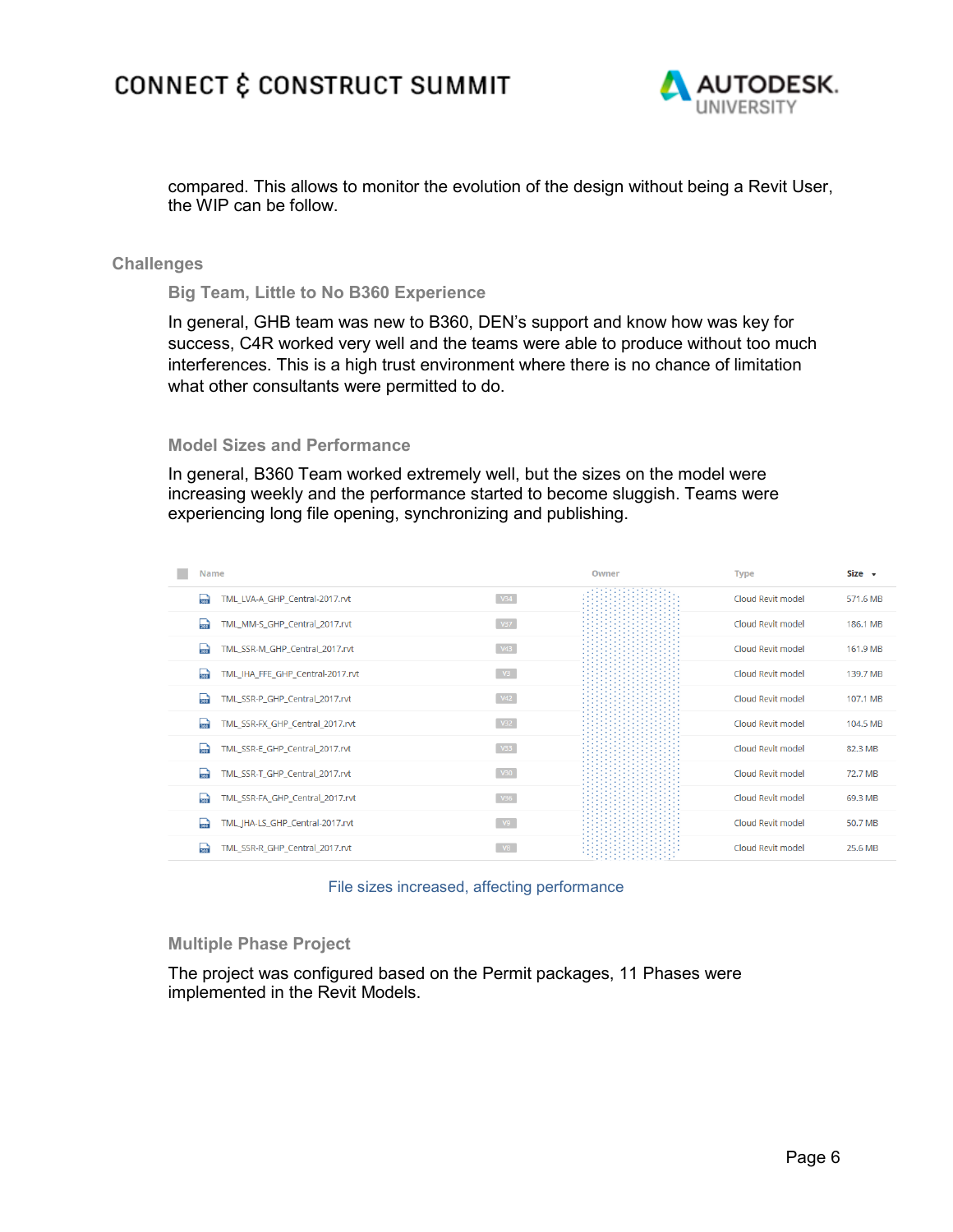

| <b>PAST</b> |                            |                                                                               |  |  |  |
|-------------|----------------------------|-------------------------------------------------------------------------------|--|--|--|
|             | Name<br><b>Description</b> |                                                                               |  |  |  |
|             | 00-EXISTING                | FOR ALL THE EXISTING CONDITIONS                                               |  |  |  |
|             | $01$ -CMF                  | <b>CMF</b>                                                                    |  |  |  |
| 3           | 02-AOB Str                 | <b>AOB Structural</b>                                                         |  |  |  |
|             | 03-AOB                     | AOB                                                                           |  |  |  |
|             | 04-Ph1 Str                 | Phase 1 Structural                                                            |  |  |  |
| 6           | 05-Ph1 VT                  | Phase 1 Vertical Trans. Permit expected to be done by DFD on behalf of the St |  |  |  |
|             | 06-Ph1 AMEPF               | Phase 1 Arch, Mech, Elec, Plumb, Fire                                         |  |  |  |
| 18          | 07-Ph <sub>2</sub>         | Phase 2 all disciplines                                                       |  |  |  |
| 19          | 08-Ph3                     | Phase 3 all disciplines                                                       |  |  |  |
| 10          | $09-Ph4$                   | Phase 4 all disciplines                                                       |  |  |  |
|             |                            |                                                                               |  |  |  |

Phases and rooms/spaces provided difficulties

### **Folder Access and Rights**

**Content** 

## **Launch of B360 Design**

#### **Improved Features**

There much improved features in B360 that although the project was in full production mode, DEN decided to make the move to convert the project from B360 Team to B360 Design!

## **Changing Platform Midstream: Things to Consider**

#### **Time and Downtime**

The total downtime required for the conversion and changing from B360 Team to B360 Design was minimal. It was completed on the weekend and only affected design team members who usually worked on the weekends. However, the amount of time it took to carefully lay out a plan and schedule when the conversion would happen took well over a month. Not only did the effort and planning involve the GHB BIM team, all consultant's BIM managers and DEN BIM Managers, but external assistance and expertise were relied upon Autodesk B360 experts.

## **Getting Consensus and Agreement from All Design Teams/Companies**

Everything was taken into consideration and every possible scenario were assumed. One crucial factor was the design team; the production staff who worked tirelessly on this project for the past year. Design work and data loss would prove to be valuable time lost and time required for the team to redo the work. The result would be a devastating domino effect on the project, impacting schedule and cost. Working will the design team in open discussions helped immensely in understanding everyone's concerns and resolving each concern. Once there was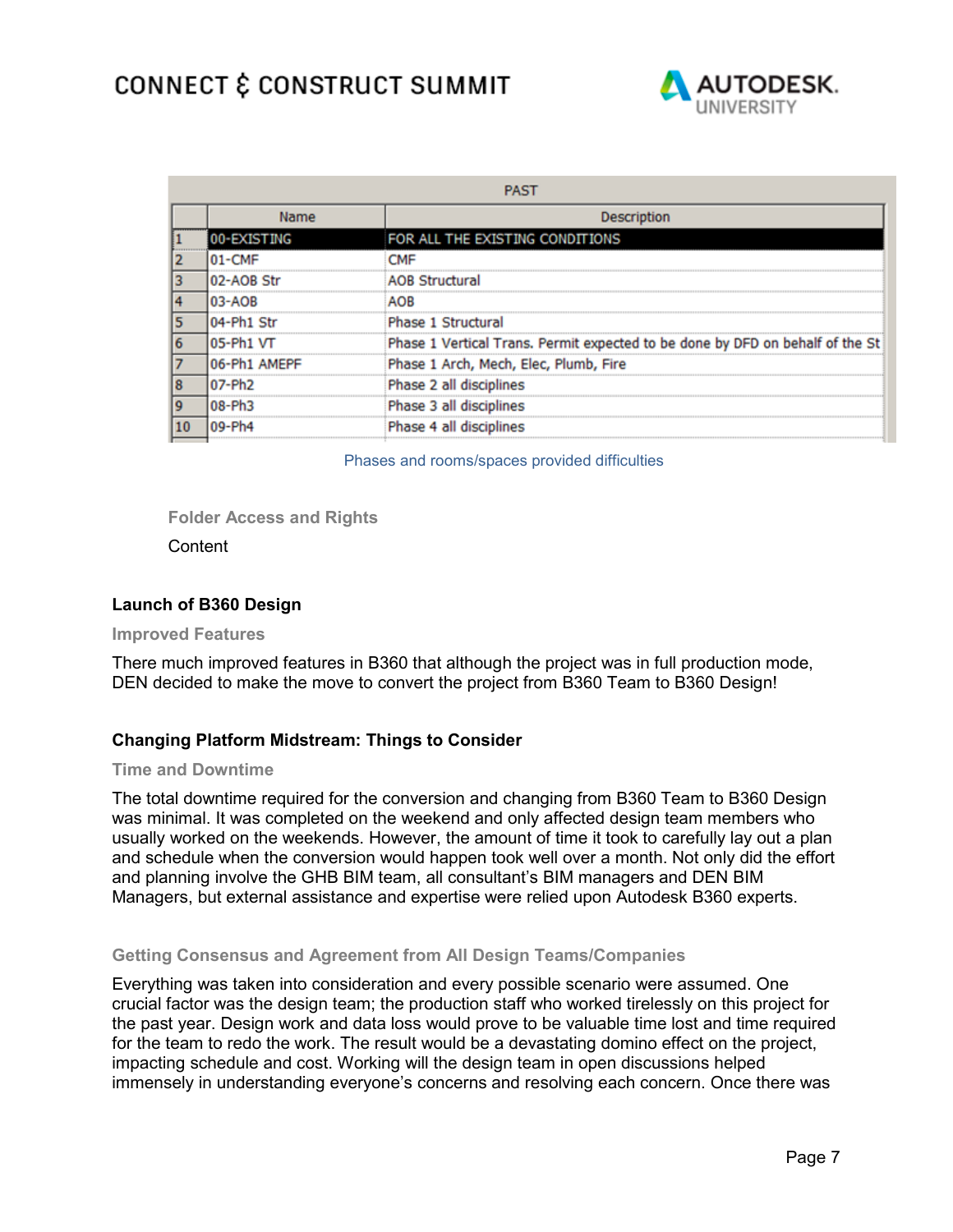

a consensus that every possible scenario was thought of and resolved, it was time to proceed with planning for the big move!

**Plan, Plan, Plan, and Plans some More! Then Document**

Everything considered, planning for the conversion commenced. Meetings after meetings. Emails after emails. Drafts after drafts of the plan. At some point, all the planning had to be executed. First order of the process was to create a test conversion, debug and test again until it was ready for the real deal. But, before the real deal, every step of the process was documented. When the conversion happened, GHB BIM Management made sure to not skip any steps.

### **BACKUP and ARCHIVE**

At the end of the conversion, all files and data were backed up locally to DEN's server and the entire project safely archived the B360 Team environment, never to be touched again, except when needed.

### **Rollout & Conversion**

The conversion to the new platform was successfully executed in one weekend.

GHB BIM manager updated all the files from 2017 to 2018.3, collaborated the files into the new platform and re-linked all references within the Revit files.

On the Friday of the conversion weekend, the consultants delivered a cleaned set of Revit files in the old platform and the following Monday, they started working in the new platform.

### **Results**

- The new platform is a hybrid in the sense of production. The team could either work with live models or the team can work with Shared information. For GHP, the consultants opted to keep working with live models.
- All Revit models were working well except for some minor unforeseen occurrences. Some tags were lost. Dimensions and references were also deleted and lost its associations. It seemed these issues were present mainly in the MEP models. However, the issues were resolved rather quickly.
- During the upgrade the team decide to split the architectural model into three different models: a demolition model, a level 1 to 4 model, and a model from levels 5 to the roof. This came up because the architectural becoming very heavy and inefficient to work with. Since then, the architecture firm has reaped the benefits (minus a few issues here and there, which were expected)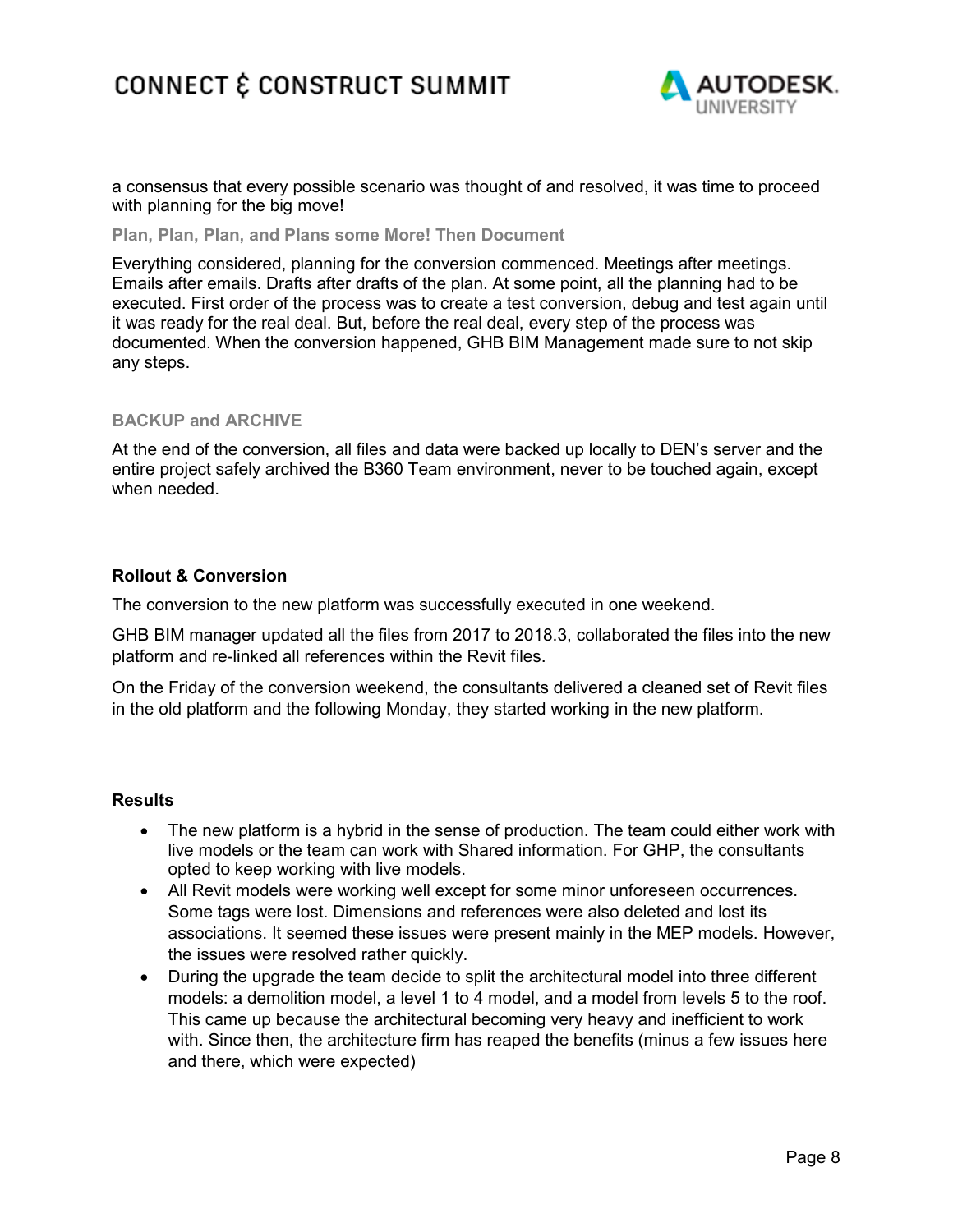

• During the span of one week, some of the users where having problems accessing the platform. Again, experts came together, including Autodesk experts, and resolved the issue after only ten days.

## **Use of Glue & Navis**

**Glue**

GLUE is key for coordination! It is the common place where all the shared information provided is combined to generate the coordination models. GLUE is the HUB for the Navisworks.

With the models in the platform, a set of NWC is published to glue weekly to generate a set of coordination models. In total, there are five main coordination models Based on construction Phases.

For this project, most Glue users were DEN's design team and engineers.

#### **Navisworks**

Navisworks is the tool used by GHB for spatial coordination purposes, for both, design and construction Phases.

On Thursdays, the GHB team runs the clashes, generates the reports and share in B360 Design. Tuesday afternoons are reserved for the spatial coordination meeting that focuses on specific disciplines and the appropriate consultants attend this meeting with GHB and DEN and resolve clashes during the meeting.



Clash Detection in Navisworks

### **Model Coordination for Analytics**

Using coordination data from both Glue and Navisworks, DEN BIM has developed a process that combines these coordination data with Business Intelligence, such as Power BI and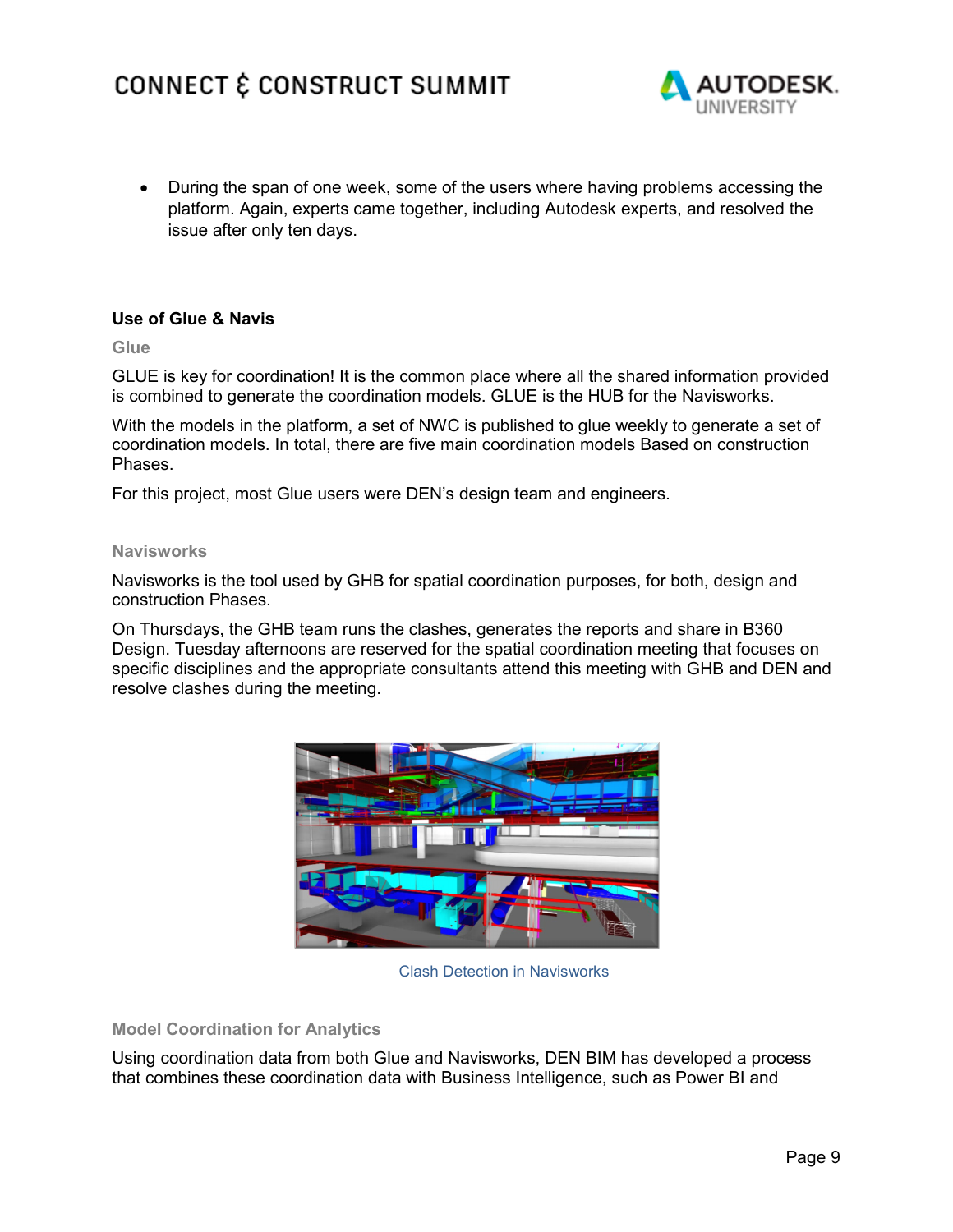

Tableau. The analytics and reports that come out of this is valuable information consumed by DEN Design, Planning and allow DEN executives to make informed decisions.

## **B360 Field**

**Identify DEN Assets in the Model**

DEN and DEN's Asset Management Team (AMT) relies on data from all BIM models that contain assets and consumes these data in IBM Maximo, an Enterprise Asset Management (EAM) Database. AMT outlined a comprehensive list of what are DEN assets (covered DEN DSM) and it is the designer's responsibility to correctly identify all DEN assets in the Revit models. DEN's BIM teams, as the part of the model review process, carefully checks if the designers have properly identified which Revit elements are or are not DEN assets.

| <b>ASSET TYPE</b>            | <b>FUNC AREA</b>     |
|------------------------------|----------------------|
| <b>ACF</b>                   | <b>AOM</b>           |
| <b>ACTUATOR</b>              | <b>HVAC/PLUMBING</b> |
| <b>AIR COMPRESSOR</b>        | <b>HVAC/PLUMBING</b> |
| <b>AIR CONDITIONING UNIT</b> | <b>HVAC</b>          |
| <b>AIR CURTAIN</b>           | <b>HVAC</b>          |
| <b>AIR DRYER</b>             | <b>HVAC</b>          |
| <b>AIR HANDLING UNIT</b>     | <b>HVAC</b>          |

#### Table 11 - DEN Asset Types and Functional Areas

| <b>ASSET TYPE</b>                  | <b>FUNC AREA</b>     |
|------------------------------------|----------------------|
| <b>DESSICANT FILTER</b>            | <b>HVAC</b>          |
| <b>DISCONNECT</b>                  | <b>ELECTRIC/HVAC</b> |
| <b>DOMESTIC WATER PUMP</b>         | <b>PLUMBING</b>      |
| <b>DOOR INTERNAL ROLLING STEEL</b> | <b>BUILDING</b>      |
| <b>DRINKING FOUNTAIN</b>           | <b>PLUMBING</b>      |
| <b>DYNACO</b>                      | <b>BUILDING</b>      |
| <b>ECOLOGY AIR UNIT</b>            | <b>HVAC</b>          |
| FOR BROOMBILOMER                   |                      |

AIR COLID CERARATOR

Populating Asset Data (from DEN BIM DSM)

### **Review Asset Data Information**

At 100% or IFC submittal, designer's models are expected populate certain asset information in Revit. The asset information required includes the element's Mark, Asset Type, Location, Functional Area and Status. If any parameters are null or incorrect, the model review for a model receives a fail.

| Data Type              | <b>Data Description</b>                                                              |
|------------------------|--------------------------------------------------------------------------------------|
| <b>Mark</b>            | Asset identifier, e.g., VAV-13, FSD-12                                               |
| <b>Asset Type</b>      | DEN Asset Type, e.g., Fan Power VAV. Refer to Appendix C.                            |
| <b>Functional Area</b> | Functional Area group that will maintain the Asset, e.g., HVAC. Refer to Appendix C. |
| <b>Status</b>          | This value shall be set to <b>Designed</b> for all Assets at 90 percent CD           |
| <b>Asset</b>           | Indicating the element is an asset. If it is a DEN asset, set to Yes; otherwise, No. |

Populating Asset Data (from DEN BIM DSM)